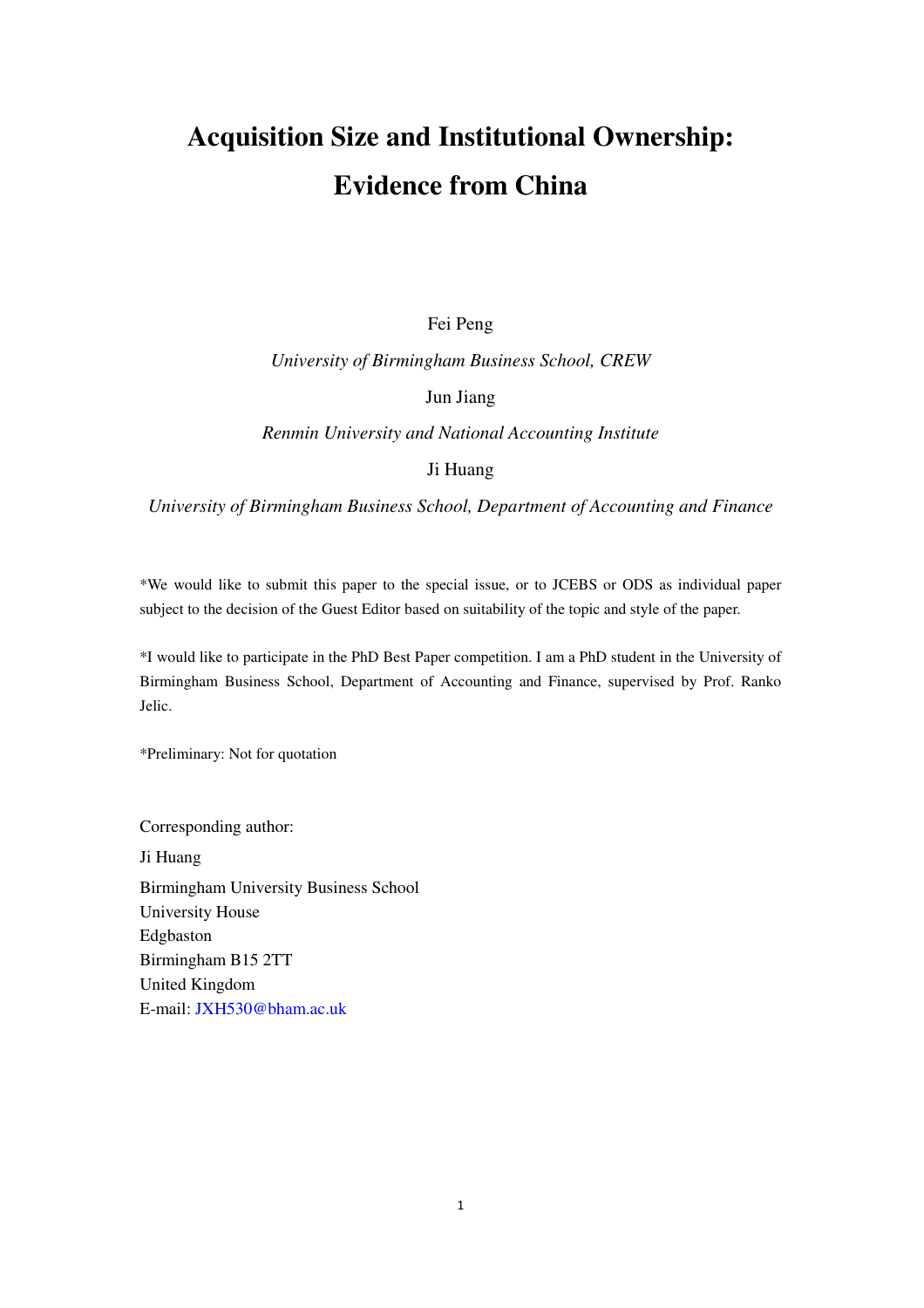### **ABSTRACT**

### **Acquisition Size and Institutional Ownership:**

### **Evidence from China**

What's the firm's proper acquisition size? It is still an unresolved question for both academics and practitioners. The extant literatures mention little about the determinants of the firm's acquisition scale at the micro economic level, especially for Chinese firms. With recent available data of acquisitions in Chinese stock market (Shanghai and Shenzhen) during the period 2003-2008, we first estimate the expected acquisition size. In a two-way fixed effect model, our results indicate that the firms' acquisition size is significantly positively associated with the firm size, Q, leverage ratio, cash holding level and internal capital expenditure. Acquisition size is also found to be positively related to some governance characteristics such as board size, independency of board and activity of board, but negatively related to CEO duality. However, annual dividend, management holding, intangible asset, ownership concentration and the identity of ownership seems unrelated to the acquisition size. The further investigation focuses on the monitoring effect of different institutional ownership of QFII, social security fund, security firms and security investment funds on the acquisition of listed firms. We find that only social security funds have significant monitoring effects on the firm's strategic investment-acquisition.

JEL codes: L25, G23, G34

Keywords: acquisition size, corporate governance, institutional ownership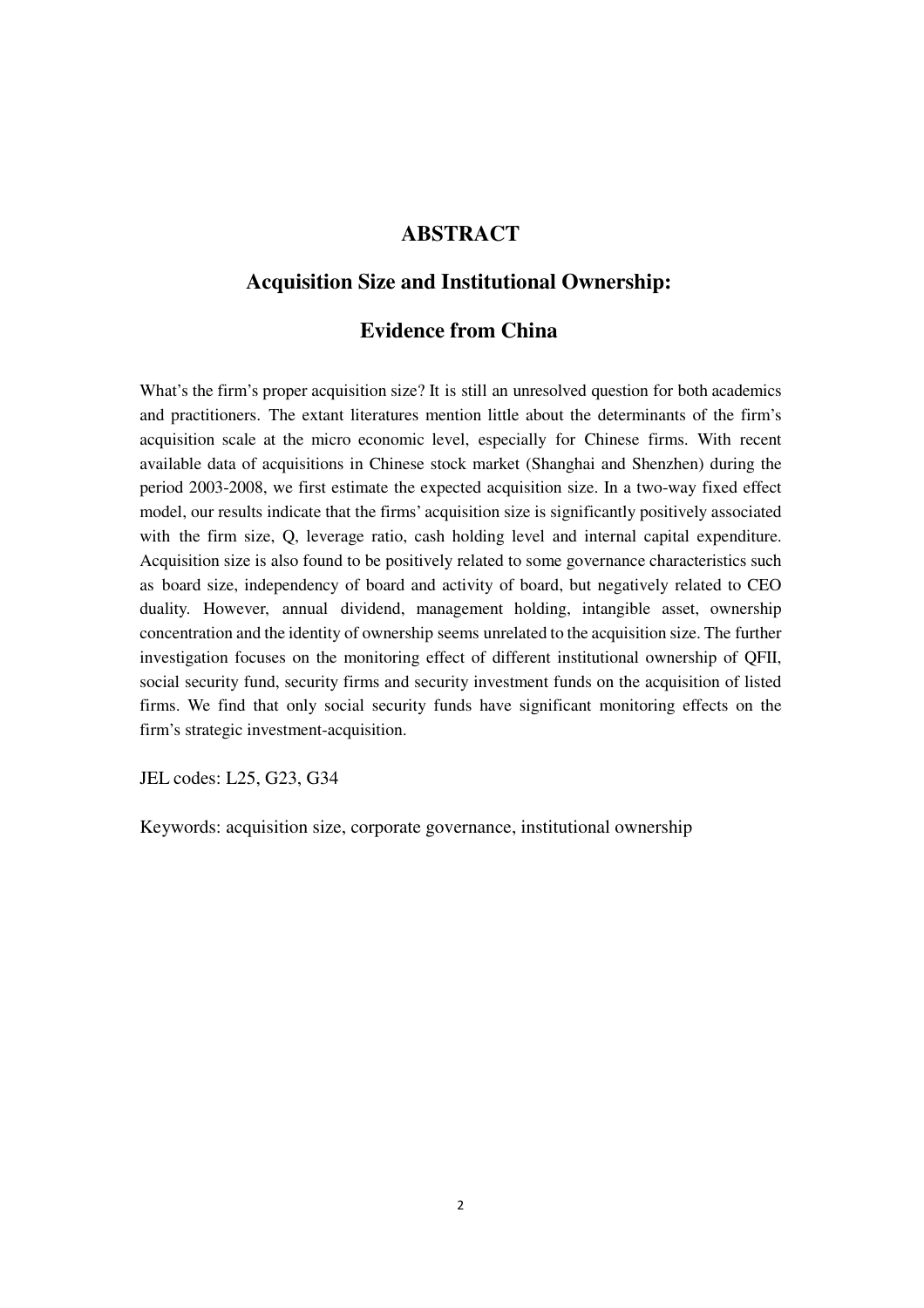### **Introduction**

What's the firm's proper acquisition size? It is still an unresolved question for both academics and practitioners. The extant literatures rarely have a full coverage of determinants of the firm's acquisition size. While as far as our knowledge concerned, few literatures link the characteristics of bidder with the expected acquisition size. This paper aims to fill this gap using recent available data from Chinese stock market (Shanghai and Shenzhen) over the period 2003-2008.

Sheleifer and Vishny (2003) and Rhodes-kropf and Viswanathan (2004) conclude that merger waves are due to managerial timing of market overvaluation of their firms. However, neoclassical explanations (Gort, 1969; Mitchell and Mulherin, 1996) argue that merger waves are results of shocks to an industry's economic, technological, or regulatory environment. Harford (2005), in the debate about the cause of merger waves, tests both hypothesis and supports the neoclassical explanations. Furthermore, he adds that the shocks on their own are not enough, without sufficient capital liquidity. For us, the explanations for merger waves require both economic motivation (low transaction costs) and industry shocks. In a firm-level test, these two factors could be reflected in the year and industry dummies.

Some literatures focus on the financial and corporate governance characteristics of the acquiring firms in the context of M&A. Roll (1986) hypothesizes that managers of bidding firms may suffer from hubris, so they overpay. Managers of large firms are more prone to hubris, probably because they are more important socially, have succeeded in growing the firm, or simply face fewer obstacles in making acquisitions. Moeller et al. (2004) provide evidence that managers of large firms pay more for acquisitions. The premium paid increases with firm size after controlling for firm and deal characteristics. Therefore, size of the firm is an important factor in determining expected acquisition size. Rubin (1973) develops a model of firm investment expansion based on resource theory and argues that firm may choose to acquire if the bidder own a strong expertise, such as R&D department or financial department. His argument shows the off-balanced resource owned by acquirer would influence the decision to invest. We use intangible asset as the proxy for the non-tangible resources.

Jensen's (1986) free cash flow theory argues that managers with large free cash flows are more likely to undertake a takeover which is often low benefit or value-destroying. Consistent with free cash flow theory, Hoshi et al. (1991) empirically find that in the presence of financing constraints, the sensitivity of investment to liquidity (availability of internal funds) is stronger. Chapman et al. (1996) present similar evidence on the relationship of investment behavior and cash flow. The investment of firms will exhibit greater sensitivity to cash flows for financially constrained compared to financially unconstrained. The role of cash flow as a determinant of investment in a firm level when controlling other incentives variables have been a consensus.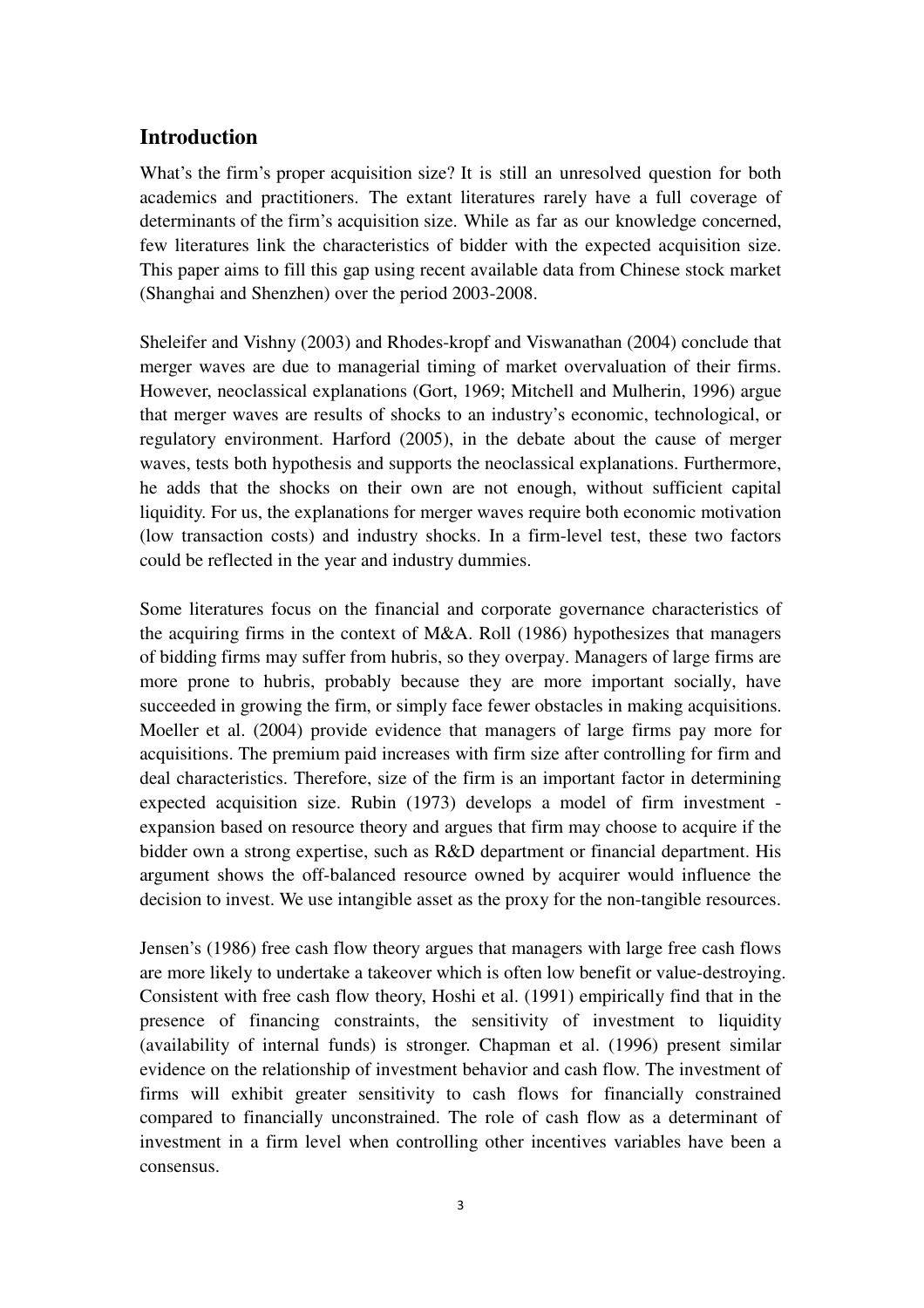Moreover, Lang et al. (1991) use Q to distinguish firms with good investment opportunities from those that do not.<sup>1</sup> High Q firms are likely to have more positive NPV (net present value) projects. For these firms, bidder's return should be positively related to free cash flow. Low Q firms are less likely to have positive NPV projects. They are not recommended to undertake acquisition which will likely destroy firm value. Bidder's return is supposed to be inversely related to cash flow since cash flow will have greater role in management decision when cash flow is large. They empirically test the implication of free cash flow hypothesis and conclude that bidder's return impacted by increase in cash flow depends on Q. We interpret, in the context of M&A, that when controlling Q, the acquisition size will increase in free cash flow.

Jensen and Meckling (1976) argue that increasing debt may reduce the expropriation by managers. Myers (1977) demonstrates that the excessive debt would reduce the projects with positive NPV, and result in underinvestment. Jensen (1986) continues his argument that debt would exercise a hard constrains on manager's investment, and the financial leverage is negatively related with the over investment. Maksimovic and Phillips (2001) show that probability of an acquisition hinge on the company's access to external finance since the financially unconstrained companies are more likely to participate in M&A.

M&A is strategic investment and must be approved by the board of director before any action was taken. The literature on the relationship between board characteristics, board composition decisions and their impact on firm performance and value seems to reach consensus. Corporate boards can better represent stockholders' interests and reduce agency costs when boards are smaller and contain more outside independent directors.<sup>2</sup> Besides, there are some other characteristics related to board we are interested in, including annual board meeting times, CEO duality, the identity of largest shareholder (state or private).

Overall, the relationship between CEO duality<sup>3</sup> and firm performance is mixed. Pi and Timme (1993), Baliga et al. (1996) report better performance for firms that have split titles than those have joint titles. Brickley et al. (1997) find opposite results, with joint position firms outperforming split position firms among large firms. However,

 $\overline{a}$ 

<sup>&</sup>lt;sup>1</sup> Tobin's Q is developed by James Tobin in 1969 as the ratio between the market value and replacement cost of total asset. It reflects the capital market expectation to the asset. Q's implication is very comprehensive, as proxy of the firm's investment opportunity, market evaluation and firm valuation, growth opportunity and management capability.

<sup>&</sup>lt;sup>2</sup> See Yermack (1996) for evidence on board size; Weisbach (1988), Byrd and Hickman (1992), Lee et al. (1992), Brickley et al. (1994) and Borokhovich et al. (1996) for evidence on board composition.

<sup>&</sup>lt;sup>3</sup> CEO duality refers to combining the title of CEO and Chairman of the Board into a person, so there is only one single leader.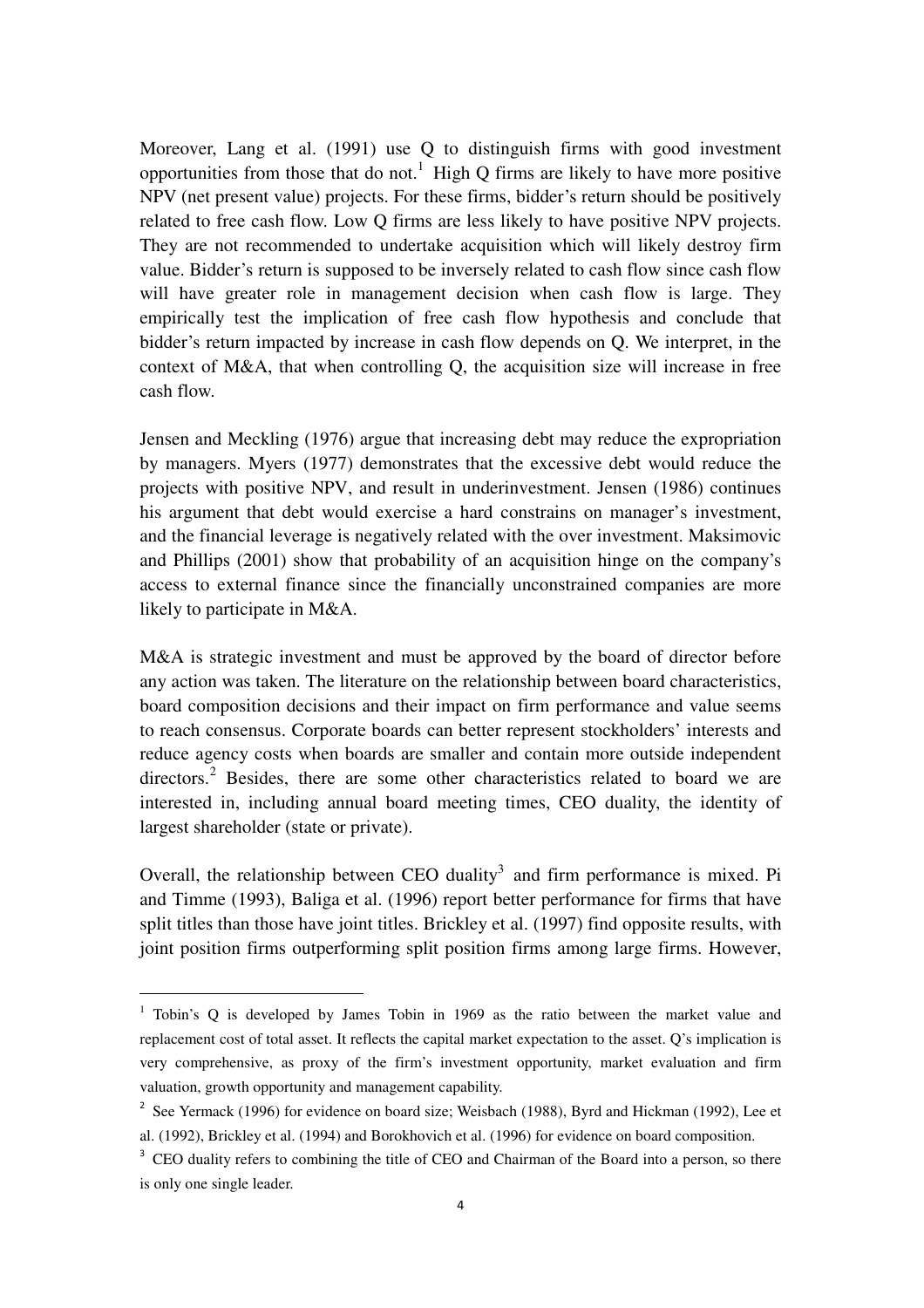Daily and Dalton (1992) and Howard (1996) document the comparable performance between two groups firms.

Lipton and Lorsch (1992) show that more board meeting times will lead to enhanced effectiveness of the board. Nevertheless, Vafeas (1999) find that the frequency of board meeting is negatively associated with the firm value. And management power hypothesis suggests that the bigger the board is, the easier the board to be manipulated by management and less effective. They argue that the board meeting is formalistic and most of the meeting time is spent on routine work and board members have no time to discuss the strategic decision and performance of managers.

One different characteristic of Chinese listed firm from other public firm is that a large proportion shares owned by the Chinese governments at different levels. Chen et al (2008) argue that Chinese state owned enterprises (SOE) confront risks of managerial entrenchment, and managerial agent issue is different from other firms owned by private shareholders. Hence, the investment behavior differs significantly. Thus, the nature of owner in Chinese listed firms will be an interesting factor to be taken into consideration.

All above literatures relates to the impacting factors of expected acquisition size. Another stream of literature focuses on the monitoring activity of institutional investors. Shleifer and Vishny (1986) argue that large stockholders have greater incentives to monitor management than small because the benefits of monitoring are more likely to exceed the costs of monitoring for large shareholders. Agrawal and Mandelker (1990) support the active monitoring hypothesis by finding statistically significant positive relationship between institutional ownership and stock holder wealth effects of various antitakeover amendments. Furthermore, Hartzell and Starks (2003) also find that institutions serve as a monitoring role in mitigating agency problem between shareholders and managers.

However, the incentives to monitor among institutional investors are different. Brickley et al. (1988) explore the different monitoring incentives between outside large shareholders that have potential business ties to the firm and those do not. They find that affiliated institutional investors are more likely to vote for management than unaffiliated ones. Affiliated large shareholders are defined as banks, insurance companies and nonbank trusts. Consistent with view that large shareholders' incentives to monitor management vary with their relationship with the firm, Borokhovich et al. (2006) examine the stock price reaction to the proposal of antitakeover amendments and find positive reaction for firms when unaffiliated shareholders holdings exceed affiliated shareholders holdings. Kahn and Winton (1998) argue that institution shareholders can either exerting monitoring effect on management (intervention) in an attempt for shared gains or trading for private gains (speculation), depending on the payoff of the two strategies. Furthermore, Bushee (1998) find institutional investors with high portfolio turnover and momentum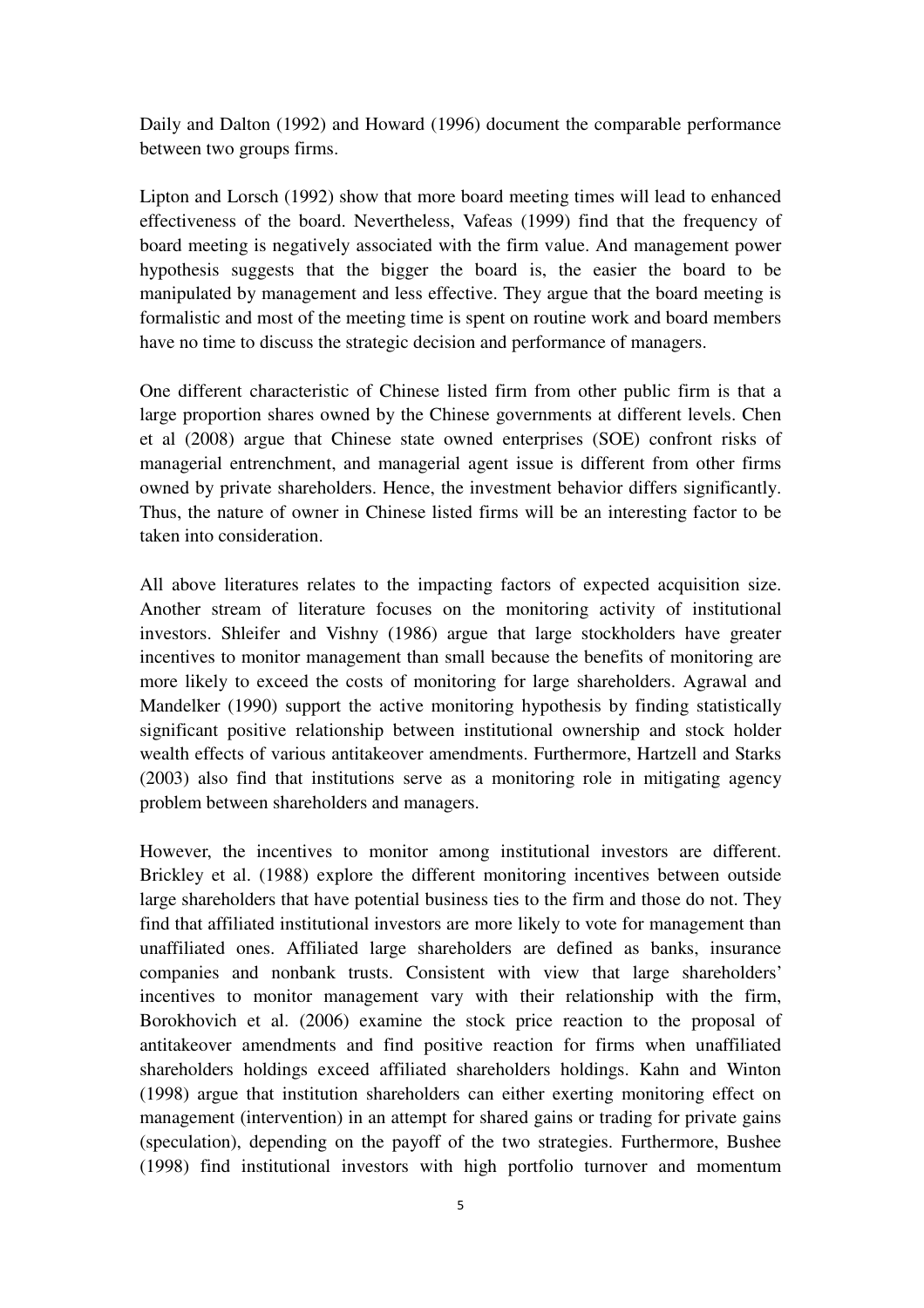trading tend to encourage myopic investment behavior. Parrino et al (2003) find some institutional shareholders vote with their feet by selling their shares as long as they are not satisfied with the performance of the management. Gaspar et al (2005) find institutional investors with high-turnover portfolios exert little influence on managers with regard to acquisition decision. Davis and Kim (2007) suggest closer business ties between mutual fund and investing company prevent from voting against management.

The role of public pension funds has been discussed in Black (1990) who suggests the institutional shareholder activism is very prominent in PPFs (public pension funds) due to its size and independence, which cannot be shared by most corporate pension fund. Qiu (2008) also shows that public pension funds reduce the likelihood of bad M&A, but no effect on good M&A. Some other characteristics also encourage its monitoring effect in corporate governance. First, PPFs retain effective voting control of their assets. In 1993, PPFs in US retained voting control over 98.9% of the stock they owned, compared to only 66.4% for the average institutional investor (Brancato, 1993). Furthermore, indexing strategies are common among PPFs. Davis and Steil (2001) document that indexation takes 54% of public pension funds' domestic equity and only 24% of that of corporate fund. Gillan and Starks (2000) suggest selling constraints imposed by indexing strategies provide a motivation for shareholder activism. On the other hand, some disagree with the conclusion that PPFs are effective monitors. Romano (1993) documents that political pressure is not always consistent with profit maximization rule. Murphy and Van Nuys (1994) find more conservative behavior by state pension fund. Woidtke (2002) finds the negative relationship between firm relative values and public pension ownership.

Will Chinese institutional investors monitor the managers in the decision of acquisition size? That's the concern we aim to address in this paper. With recent available data of 1750 acquisition firm-years in Chinese stock market (Shanghai and Shenzhen) during the period 2003-2008, we estimate the expected acquisition size using a two-way fixed effect model. We hypothesize that there should be a proper acquisition size based on the characteristics of the acquiring firm. After obtaining the expected size, we try to analyze the monitoring effect of different types of institutional investors. We find that only social security fund will restrict acquisition size in over-acquisition scenario. The remainder of this paper is organized as follows. Section II describes data selection and methodology. In Section III, we apply a two-step specification on the acquisition equation and the institutional ownership equation. Section IV presents the results and discusses institutional ownership impact on acquisition size. Section V concludes the paper.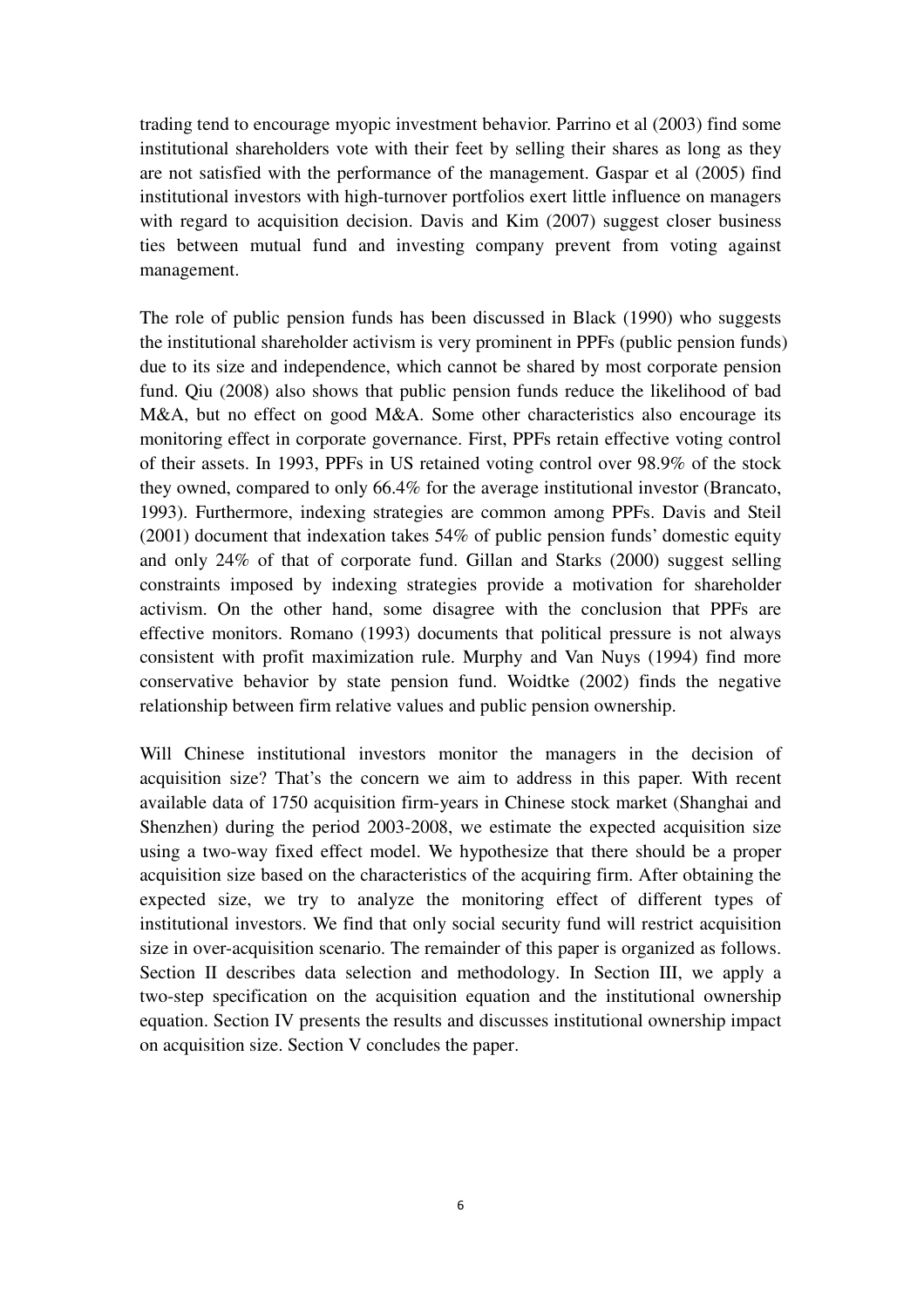## **Data and Methodology**

In this section, we outline our sample selection procedure and describe out data. Our sample consists of bidder firms on the Shanghai and Shenzhen Stock Exchange between 2003 and 2008. Firms which are subject to special treatment (reporting two consecutive annual losses) and financial firms (Global Industry Standard Classification between 401010 and 403030) are excluded from our sample. Fiscal year end financial statement, ownership, and governance information are extracted from the CCER (China Center for Economic Research) database. The final sample period covers 2140 firm-year observations. However, only 1750 firm-year observations are used in the analysis since any observation with one missing values will not enter the final model.

Table 1 shows the year distribution of 2140 firm-year observation. The pattern of the deal is time varying, with more frequent deals in 2007 and 2008 compared to earlier sample period. M&A cluster which is characterized by five M&A waves since early  $20<sup>th</sup>$  century. Changing business environment will motivate firms to restructure as a response. The deal size is increasing year by year except 2005. The increase extent in terms of size is greater compared to increase in frequency.

| Number of           | Deal Size |
|---------------------|-----------|
| <b>Observations</b> | (unit     |
|                     | Ybillion) |
| 299                 | 50.8      |
| 298                 | 77.7      |
| 240                 | 36.8      |
| 295                 | 79        |
| 485                 | 327       |
| 523                 | 302       |
| 2140                | 873       |
|                     |           |

Table 1: Year distribution of acquisition size and frequency

In terms of industry distribution (table 2), the deal are mainly concentrated in raw materials (18.39%), industrial (19.99%) and non-daily consumption (21.36%), which takes up 59.74% of all acquisitions. Mitchell and Mulherin (1996) and Andrade et al. (2001) report clustering of takeover by industry during the takeover waves in 1980s and 1990s. Specific shocks such as deregulation, oil price shocks, foreign competition, and financial innovations explain a significant proportion of takeover activity in the 1980s. We assume that these shocks could fit to the interpretation of the industry clustering of acquisition in China.

Table 2: distribution of acquisition based on industry (Global Industry Standard Classification)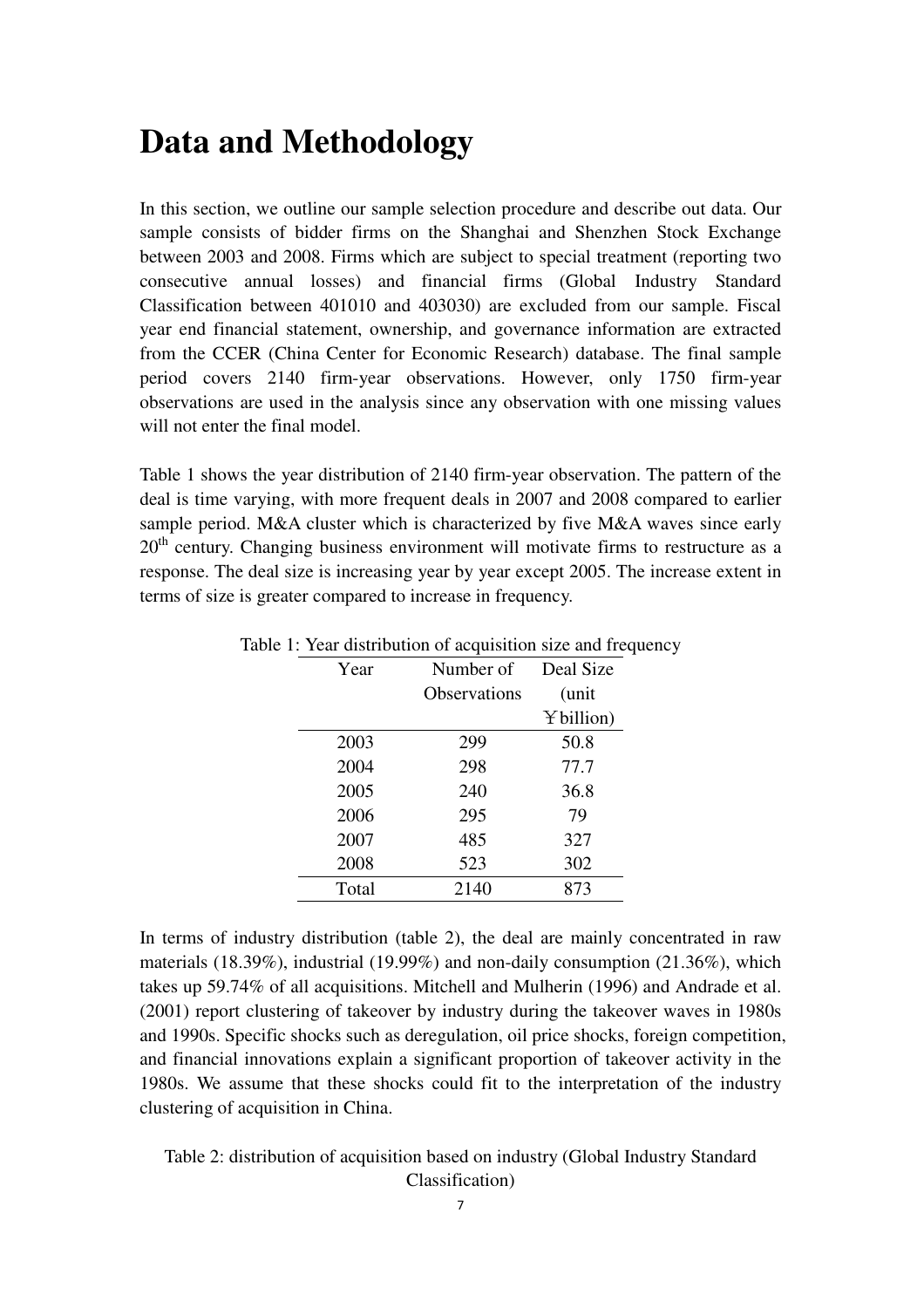| Industry                | Number of           | Percentage $(\% )$ | Deal Size (unit) |
|-------------------------|---------------------|--------------------|------------------|
|                         | <b>Observations</b> |                    | Y billion)       |
| Energy                  | 61                  | 2.88               | 50.20            |
| Raw materials           | 390                 | 18.39              | 172.00           |
| <b>Industrials</b>      | 424                 | 19.99              | 214.00           |
| Non-daily consumption   | 453                 | 21.36              | 87.80            |
| Daily Consumptions      | 144                 | 6.79               | 19.60            |
| Medical and health care | 158                 | 7.45               | 27.10            |
| Real estate             | 215                 | 10.14              | 213.00           |
| IT                      | 157                 | 7.40               | 16.90            |
| Telecommunication       | 5                   | 0.24               | 10.00            |
| Public utility          | 114                 | 5.37               | 58.50            |
| Total                   | 2121                | 100.00             | 869.00           |

Our methodology originates from Richardson (2006), who analyzes the over-investment given the free cash flow. We decompose the acquisition size  $(I_A_t)$ into two parts: expected acquisition size  $(I_{E,t})$  and abnormal (or unexpected) acquisition size  $(I_{U,t})$ , which could be expressed as follows:

$$
I_{A,t} = I_{E,t} + I_{U,t}
$$
 (1)

The difference between actual acquisition size and expected acquisition size cannot be captured by the model. Negative (positive) values correspond to under- (over-) acquisition. Our estimate for expected acquisition size is as follows. Because it is possible that some acquirers bid more than once in a year, the estimated size from the model is year based.

 $(2)$  $+ \beta_{12i}$ Owner $_{it}$  +  $\beta_{13i}$ Duality $_{it}$  +  $\beta_{14i}$ (Nation\* Duality) $_{it}$  $I_{it} = \alpha_{it} + \beta_{li}Q_{it} + \beta_{2i}Leverage_{it} + \beta_{3i}Cash_{it} + \beta_{4i} Cap Exp_{it} + \beta_{5i} Sales_{it} + \beta_{6i} In \tan gible_{it}$  $+\beta_{\gamma i}CashDiv_{it} + \beta_{8i}Magtholding_{it} + \beta_{9i}Inddrop_{it} + \beta_{10i}BoardSize_{it} + \beta_{11i} Meetingtimes_{it}$ <sup>+</sup>∑ <sup>+</sup>∑ *YearIndicator IndustryIndicator*

where  $\alpha_i$  is the constant of the model  $Q_i$  (Tobins' Q ratio, book value of total assets

deflated by market value of total assets, indicating the growth opportunity); Leverage<sub>it</sub> (book value of total debt deflated by the book value of total asset); Cash<sub>it</sub> is the natural logarithm of annual cash holding, including cash and tradable financial assets; Capex $p_{it}$  is the natural logarithm of capital expenditure, the cash payment on purchasing fixed and intangible asset minus the cash received by selling fixed and intangible asset, a measure of internal investment; Sales $_{it}$  is natural logarithm of annual sales, a proxy for firm size; Intast<sub>it</sub> is natural logarithm of intangible asset of the firm; and  $CashDiv_{it}$  is annual cash dividend payout.

The other independent variables include corporate governance characteristics.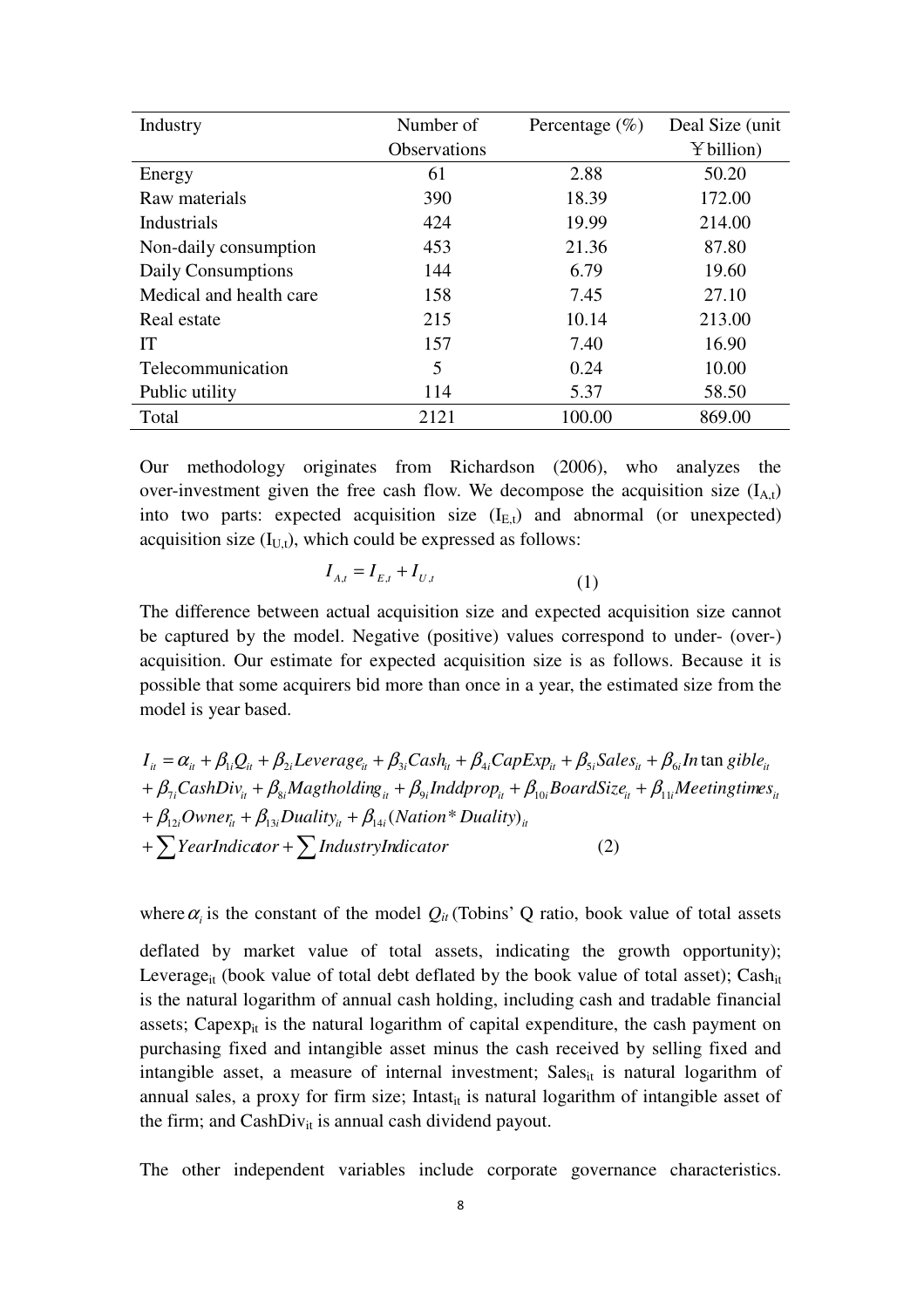Magtholding<sub>it</sub> is the shares percentage holding by senior management. BoardSize<sub>it</sub> is the number of directors of a company. Meetingtimes $s_{it}$  is the board meeting times per annum. Inddpropit is portion of number of independent directors among board members. Owner $_{it}$  is dummy representing the status of the largest share-holder. We designate 1 as state owned company and 0 for all others. Duality<sub>it</sub> is CEO duality, representing leadership structure of board. 0 represents the situation that CEO holds the position of Chair of the board of Directors, while 1 refers to splitting two positions between two different individuals. (Nation\*Duality)<sub>it</sub> is dummy, with value 1 or 0. 1 refers to the situation that the company is state owned and CEO and chairman is separate, 0 otherwise. Year<sub>t</sub> dummies capture time dynamics ( $t=$  $2003...2008$ ) while Industry<sub>i</sub> is a vector of indicator variables to capture industry fixed effect (j=1...63) according to Global Industry Standard Classification.  $\varepsilon_{it}$  is a random error.

However, there are still some factors influencing acquisition size, known but hard to quantify. These factors include, but not limited to, some details of deal such as, attitude of targets, acquisition timing and payout methods (cash, stock, or combination of both), whether there is any third party to contest. Due to agency cost problem, behaviors by management deviate from shareholder's interest, such as excessively over payment, bad timing to acquire, and blurred acquisition motivation. All elements mentioned above are reflected in the residual error which cannot be captured by our model.

We standardize data with absolute value (compared to values expressed by percentage) by taking natural logarithm, so that the coefficient before each variable could be interpreted as percentage change of independent variables caused by 1% of independent variables given the other variables constant. The statistics of the variables are shown in table 3. The variables correspond to the independent factors entering the model. The missing values for management holding identified by -95 in database will reduce the sample by 1/3. We replace those missing values with average of remaining management holding.

| Variable                | # of Obs | Mean  | <b>SD</b> | Min     | Max   |
|-------------------------|----------|-------|-----------|---------|-------|
| <b>Acquisition Size</b> | 1750     | 17.83 | 1.80      | 0.69    | 24.19 |
| Q                       | 1750     | 1.14  | 2.58      | $-0.39$ | 9.21  |
| Leverage                | 1750     | 0.50  | 0.18      | 0.02    | 1.81  |
| Cash                    | 1750     | 19.47 | 1.37      | $-8.52$ | 23.63 |
| CapExp                  | 1750     | 18.30 | 1.80      | 8.71    | 25.06 |
| <b>Sales</b>            | 1750     | 20.93 | 1.31      | 12.15   | 27.67 |
| Intangible              | 1750     | 15.96 | 6.54      | $-9.21$ | 22.63 |
| CashDiv                 | 1750     | 0.09  | 0.14      | 0.00    | 3.00  |
| Magtholding             | 1750     | 0.03  | 0.09      | 0.00    | 0.78  |

Table 3: Variable Statistics Description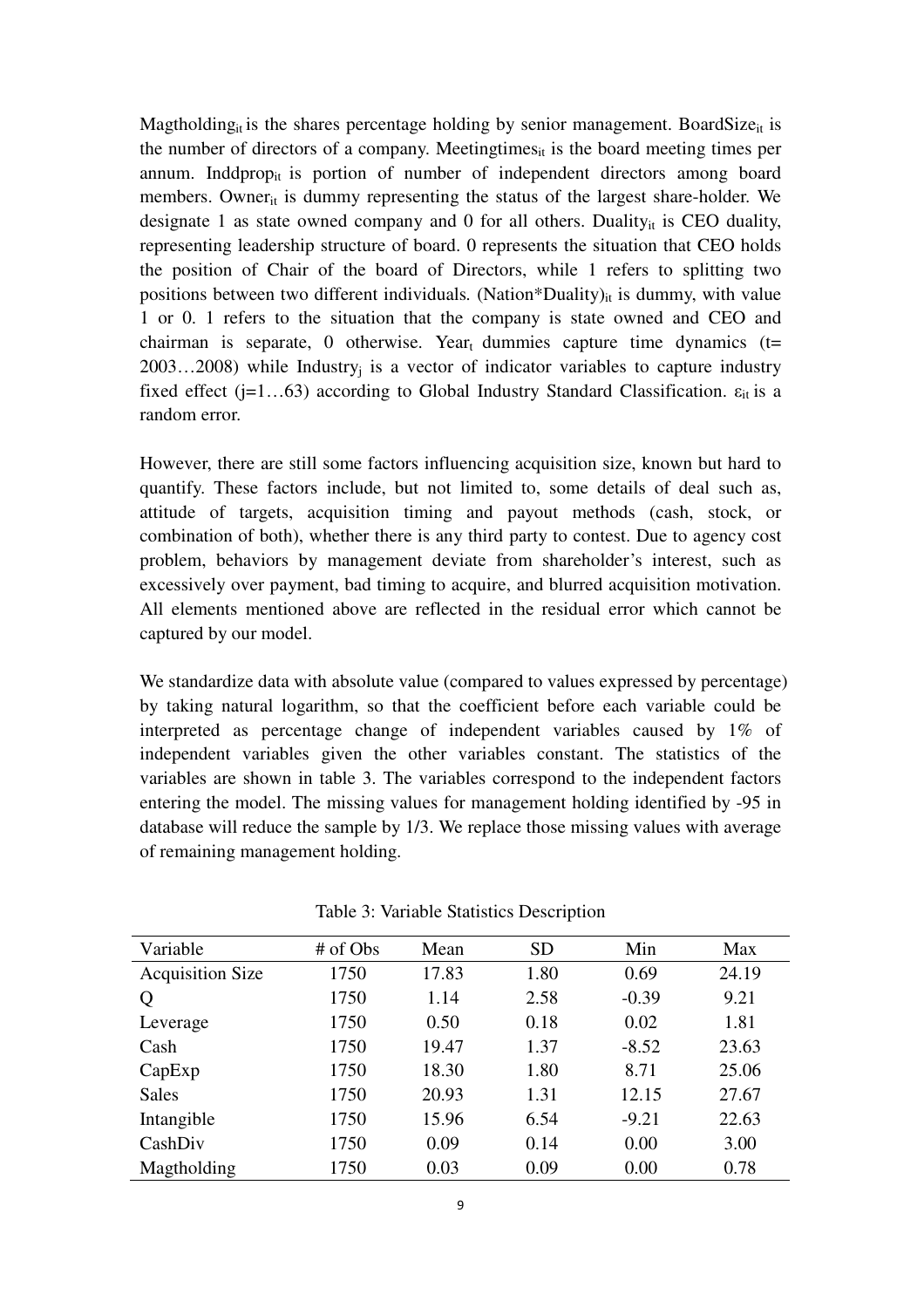| Inddprop       | 1750 | 0.55 | 0.15 | 0.00 | 1.50  |
|----------------|------|------|------|------|-------|
| BoardSize      | 1750 | 6.31 | 1.63 | 2.00 | 14.00 |
| Meetingtimes   | 1750 | 9.20 | 3.60 | 2.00 | 36.00 |
| Owner          | 1750 | 0.65 | 0.48 | 0.00 | 1.00  |
| Duality        | 1750 | 0.90 | 0.30 | 0.00 | 1.00  |
| Nation*Duality | 1750 | 0.59 | 0.49 | 0.00 | 1.00  |

## **Empirical Results**

We adopt stepwise method to examine the sensitivity of variables. Therefore, four different equations are established to quantify the expected acquisition size. All four models include year and industry dummies. Table 4 demonstrates the results from these models. The number in each column displays the coefficients, corresponding p-statistics of each variable and respective significance level reflected by asterisks are displayed underneath, if there is one.

Variables in model 1 only include the firm finance variables, without taking account of the governance impact on acquisition size. Q, leverage, cash-holding, capital expenditure, sales, intangible asset and cash dividend payment are on the right hand side of the model. This version shows that variables cash-holding, capital expenditure, and sales are positively significantly related to the expected size at 1% level. It is possible that Chinese listed company does not suffer financial constrains as public firms do in other countries. It is also likely that Chinese listed companies are better financially supported in terms of acquisition. No significant relation could be found between intangible asset and acquisition size possibly implies that resources which acquirer based to purchase target is still the tangible asset such as cash and firm size, rather than the intangible asset such as R&D, branding.

Based on the first equation, extra variables concerning governance characteristics are added into the 2nd model to examine whether and how certain governance mechanisms impact the acquisition size. These governance characteristics include management holding, board size, the portion of independent directors in board, board activity. The third column of table 4 shows that, the same variables remain the significant impact on acquisition size, consistent with results they behave in model 1. All added governance characteristics are found to be significantly positively related to the acquisition size.

We further explore another two governance variables (owner and duality) impact on acquisition size. Both of these two variables are dummies. For variable owner, it takes value of 1 if the company is state owned enterprise, and 0 otherwise. For variable duality, it takes value of 1 if the CEO and Chair are held by different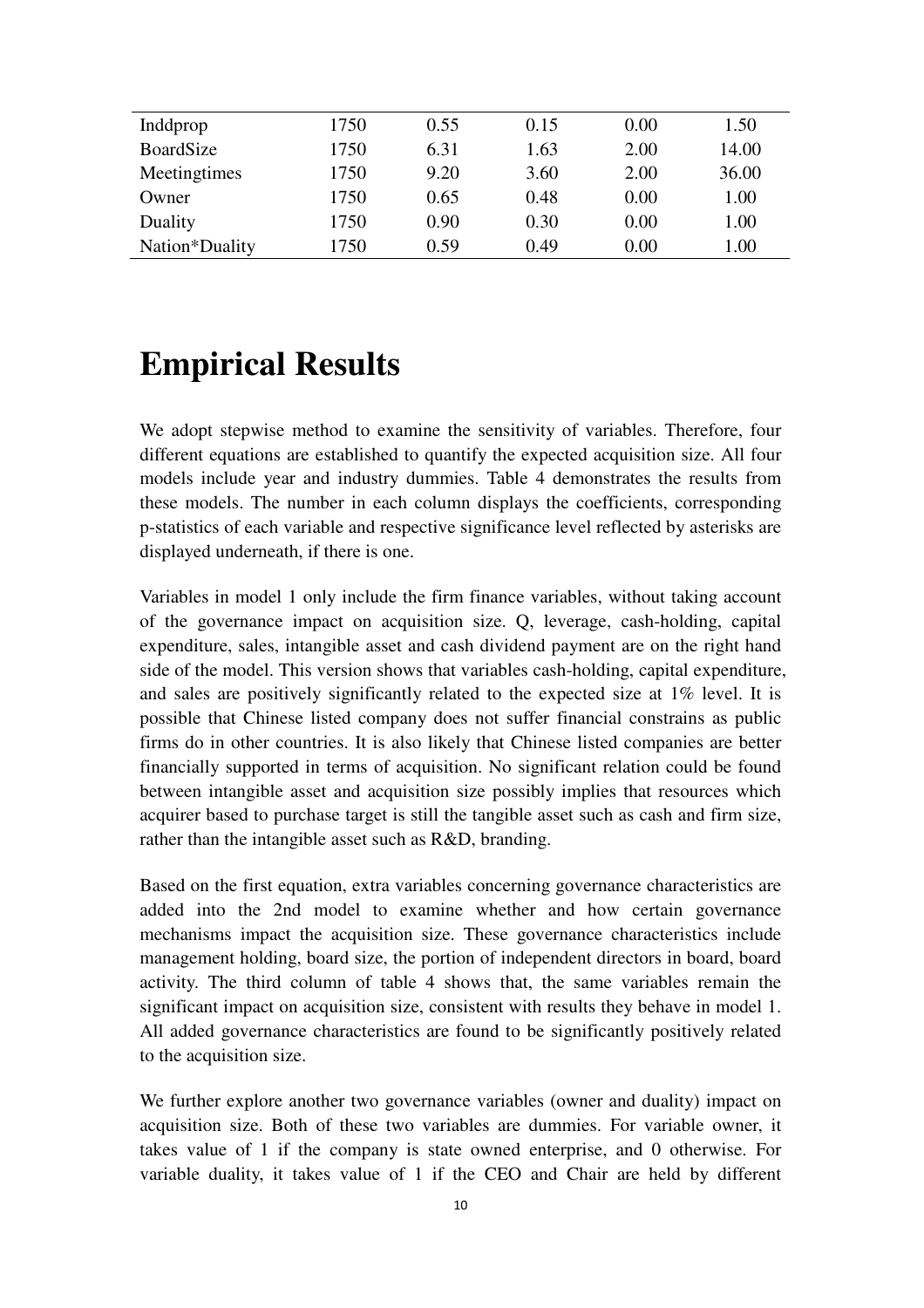individuals and 0 otherwise. The interpretation of these coefficients is different from other coefficients. The coefficient for variable CEO duality -0.34, significant at 1% level, indicating that controlling for all other factors, the company with CEO duality will have about 34% lower acquisition size compared to the same company except separation of CEO and chairman. It possibly suggests that CEO duality mechanism works in restricting over-acquisition. The insignificant coefficient of owner indicates that whether the largest shareholder is stated owned or not has no significant impact on expected acquisition size. The insignificance finding is not consistent with argument that SOEs seem to acquire more because of the external driving forces exercised by Chinese government at different levels.

The last  $(4<sup>th</sup>)$  model continues to examine the relation of the identity and separation of duality with regard to expected acquisition size. We design an interaction term by multiplying owner and duality, identifying the impact of the situation that firm is state owned and CEO duality does not exist on acquisition size. No significant coefficient found for this cross variable eliminates the possibility that identity could contaminate the conclusion and confirms our finding that separation of duality significantly impact expected acquisition size.

|              | Predicted | Model   |                |         |                |
|--------------|-----------|---------|----------------|---------|----------------|
|              | Sign      |         |                |         |                |
| Variables    |           | 1       | $\overline{2}$ | 3       | $\overline{4}$ |
|              |           |         |                |         |                |
| Q            | $+$       | 0.029   | 0.030          | 0.030   | 0.030          |
|              |           | (0.070) | (0.059)        | (0.058) | (0.056)        |
|              |           | $\ast$  | $\ast$         | $\ast$  | $\ast$         |
| Leverage     |           | 0.519   | 0.451          | 0.439   | 0.439          |
|              |           | (0.045) | (0.079)        | (0.087) | (0.088)        |
|              |           | $**$    | $\ast$         | $\ast$  | $\ast$         |
| Cash         | $+$       | 0.149   | 0.149          | 0.146   | 0.146          |
|              |           | (0.000) | (0.000)        | (0.000) | (0.000)        |
|              |           | ***     | ***            | ***     | ***            |
| CapExp       | $+$       | 0.142   | 0.136          | 0.136   | 0.135          |
|              |           | (0.000) | (0.000)        | (0.000) | (0.000)        |
|              |           | ***     | ***            | ***     | ***            |
| <b>Sales</b> | $+$       | 0.184   | 0.162          | 0.166   | 0.167          |
|              |           | (0.000) | (0.002)        | (0.001) | (0.001)        |
|              |           | ***     | ***            | ***     | ***            |
| lntangible   |           | 0.001   | 0.001          | 0.000   | 0.000          |
|              |           | (0.896) | (0.898)        | (0.981) | (0.978)        |
| CashDiv      | $+$       | 0.026   | 0.080          | 0.080   | 0.080          |

Table 4: Regression analysis of expected acquisition size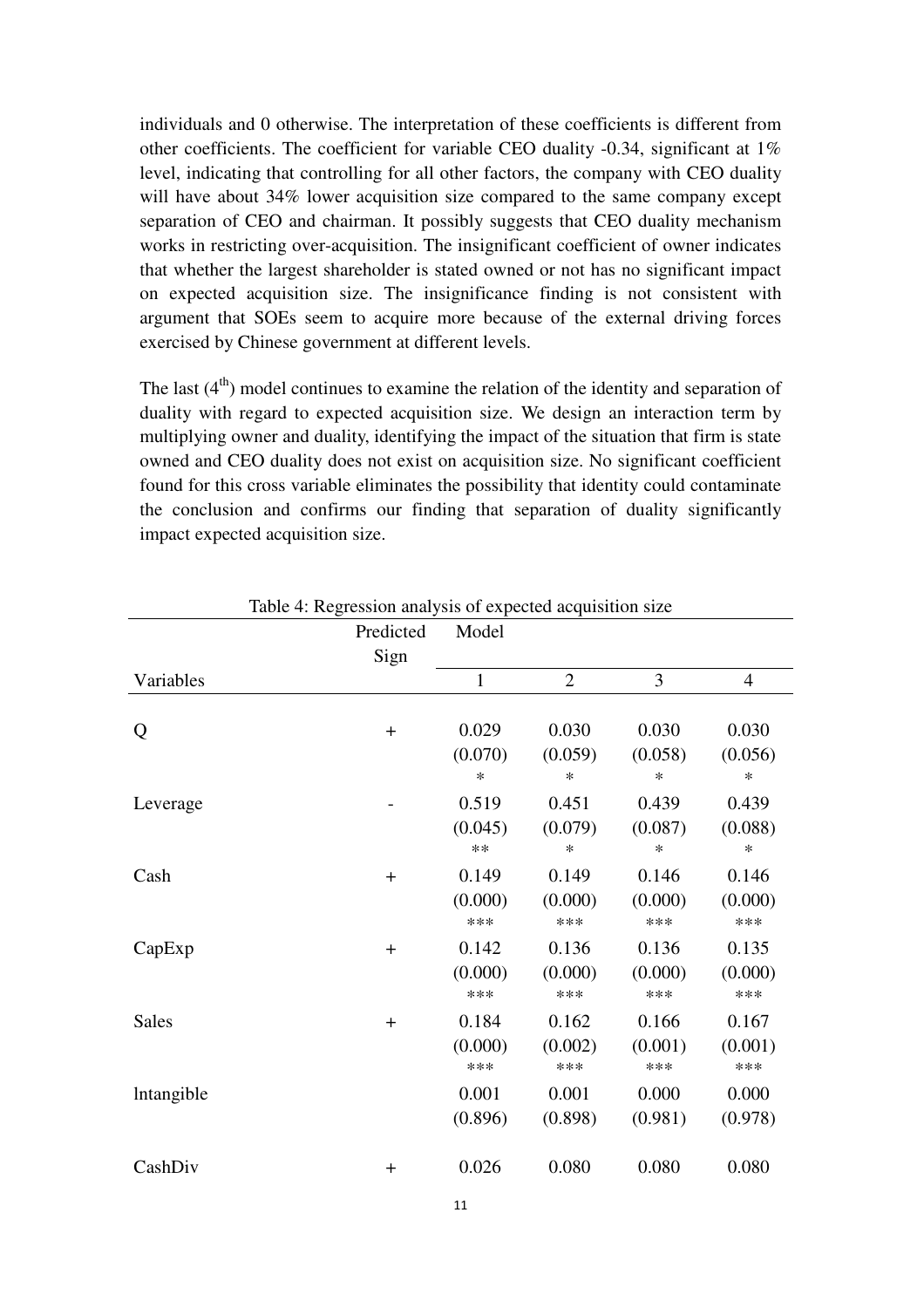|                            |       | (0.932)  | (0.793)  | (0.792)  | (0.791)  |
|----------------------------|-------|----------|----------|----------|----------|
| Magtholding                |       | $-0.966$ | $-0.982$ | $-1.039$ | $-1.032$ |
|                            |       | (0.050)  | (0.045)  | (0.040)  | (0.041)  |
|                            |       | **       | **       | **       | **       |
| Inddprop                   | $\pm$ |          | 0.786    | 0.815    | 0.824    |
|                            |       |          | (0.012)  | (0.009)  | (0.009)  |
|                            |       |          | $**$     | ***      | ***      |
| <b>BoardSize</b>           |       |          | 0.067    | 0.072    | 0.072    |
|                            |       |          | (0.021)  | (0.014)  | (0.013)  |
|                            |       |          | **       | **       | $**$     |
| Meetingtimes               |       |          | 0.052    | 0.052    | 0.053    |
|                            |       |          | (0.000)  | (0.000)  | (0.000)  |
|                            |       |          | ***      | ***      | ***      |
| Owner                      |       |          |          | $-0.032$ | $-0.235$ |
|                            |       |          |          | (0.737)  | (0.376)  |
| Duality                    |       |          |          | $-0.337$ | $-0.485$ |
|                            |       |          |          | (0.010)  | (0.029)  |
|                            |       |          |          | ***      | $**$     |
| Nation*Duality             |       |          |          |          | 0.226    |
|                            |       |          |          |          | (0.412)  |
| <b>Year Indicators</b>     |       | Yes      | Yes      | Yes      | Yes      |
| <b>Industry Indicators</b> |       | Yes      | Yes      | Yes      | Yes      |
| Observations               |       | 1,750    | 1,750    | 1,750    | 1,750    |
| <b>Adjusted R-squared</b>  |       | 0.174    | 0.186    | 0.188    | 0.188    |
| $\mathbf{F}$               |       | 6.577    | 6.790    | 6.712    | 6.627    |

Notes: The dependent variable in the regression is acquisition size, defined as natural logarithm of acquisition deal for each company in one year. Q is the market value of assets over the book value of assets at the end of year. Leverageit is book value of total debt deflated by the book value of total asset. Cashit is the natural logarithm of annual cash holding, including cash and tradable financial assets. Capexpit is the natural logarithm of capital expenditure, calculated as the cash payment on purchasing fixed and intangible asset minus the cash received by selling fixed and intangible asset, a measure of internal investment. Salesit is natural logarithm of annual sales, a proxy for firm size. Intastit is natural logarithm of intangible asset of the firm at the end of year. CashDivit is annual cash dividend payout. Magtholdingit is the shares percentage holding by senior management. BoardSizeit is the number of directors of a company. Meetingtimesit is the board meeting times per annum. Inddpropit is fraction of independent directors among board members. Ownerit is dummy variable equal to one for all firm-years when largest share-holder is state. Dualityit is also dummy variable equal to one if positions of CEO and Chair of the board of Directors are split between two different individuals. Industries are defined based on Global Industry Standard Classification. The corresponding p-value is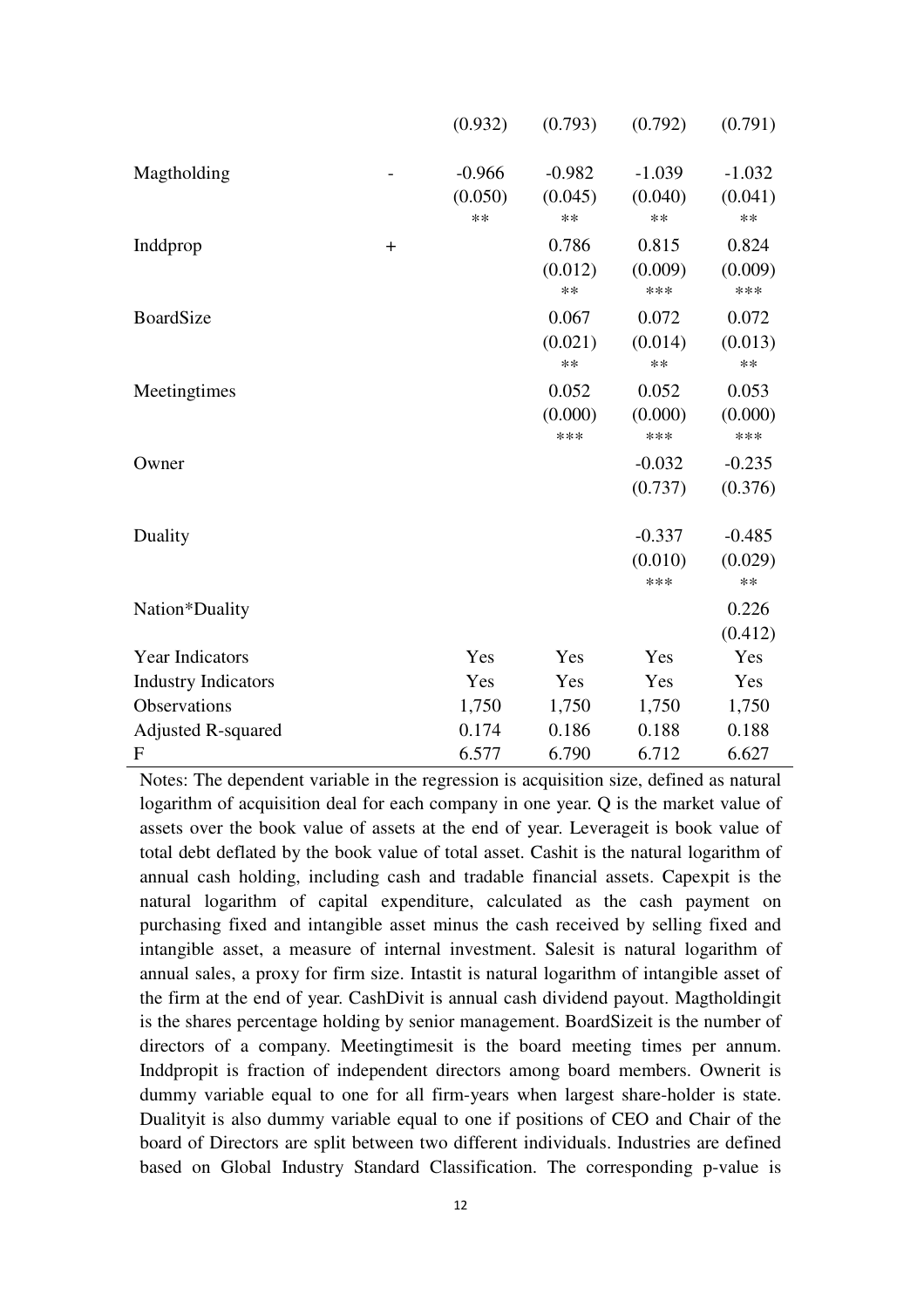reported in the parentheses below each coefficient. \*\*\*,\*\*,\* below each p-value indicate significance at the 1%, 5%, and 10% level, respectively.

By deducting the expected acquisition size from the actual acquisition size, we find the difference which we term as discretionary acquisition size. Our expected acquisition is based on model 4 in that this model has the highest adjusted R square. The further investigation focuses on the monitoring effect of different institutional investors including QFII (qualified foreign institutional investors), social security funds, security companies and security investment fund on the unexpected acquisition size of listed firms. We intend to indentify whether any particular or in general, institutional investors will restrict or increase the acquisition size. Our evidence shows that only social security fund has significant restriction effects on the firm's acquisition size. To the best information as far as we concerned, this paper is one of scare empirical papers investigating in this area.

In general, the positive difference is considered as under-acquisition and negative difference is treated as over-acquisition. However, all acquisition will be defined as either over-acquisition or under-acquisition as long as the difference is not zero. Since the expected acquisition size model is innovative and none theory could confirm the determinants of the acquisition size. We relax the range of over-acquisition and under-acquisition. We rank the difference (discretionary acquisition) from smallest to largest and find the 25 percentile and 75 percentile are -0.821 and 1.534. The under-acquisition will be defined as difference larger than 1.534, and under-acquisition will be all observations with difference smaller than -0.821.

Currently, there are eleven different types of institutional investors in Chinese capital market. They are social security funds, qualified foreign institutional investors (QIFF), insurance firms, occupational funds, trust firms, securities firms, securities investment funds, brokers set financial plans, individuals, and others. Among them, we are only interested in four type institutional investors since they are most typical institutional investors, which are social security funds, qualified foreign institutional investors (QIFF), securities firms, and securities investment funds.

We regress the holding of shares by institutional investors and control variable on abnormal acquisition size. Therefore, the model to test the impact of institutional investors on discretionary acquisition could be expressed in the following:

$$
asr_{\scriptscriptstyle u} = \alpha_{\scriptscriptstyle u} + \beta_{\scriptscriptstyle u}insti - holding_{\scriptscriptstyle u} + \beta_{\scriptscriptstyle u} control \ \ \text{var} \ iables_{\scriptscriptstyle u} + \varepsilon_{\scriptscriptstyle u} \ (3)
$$

where  $\text{as} r_{\text{it}}$  is the unexpected acquisition, natural logarithm of discretionary acquisition. Insti-holding<sub>it</sub> represents the annual share held by one kind of institutional investor, i.e. social security funds, QFII, securities firms and securities investment funds. The control variable is the shareholding holding of remaining top 5 shareholders. Table 5 shows the regression results based on three different samples.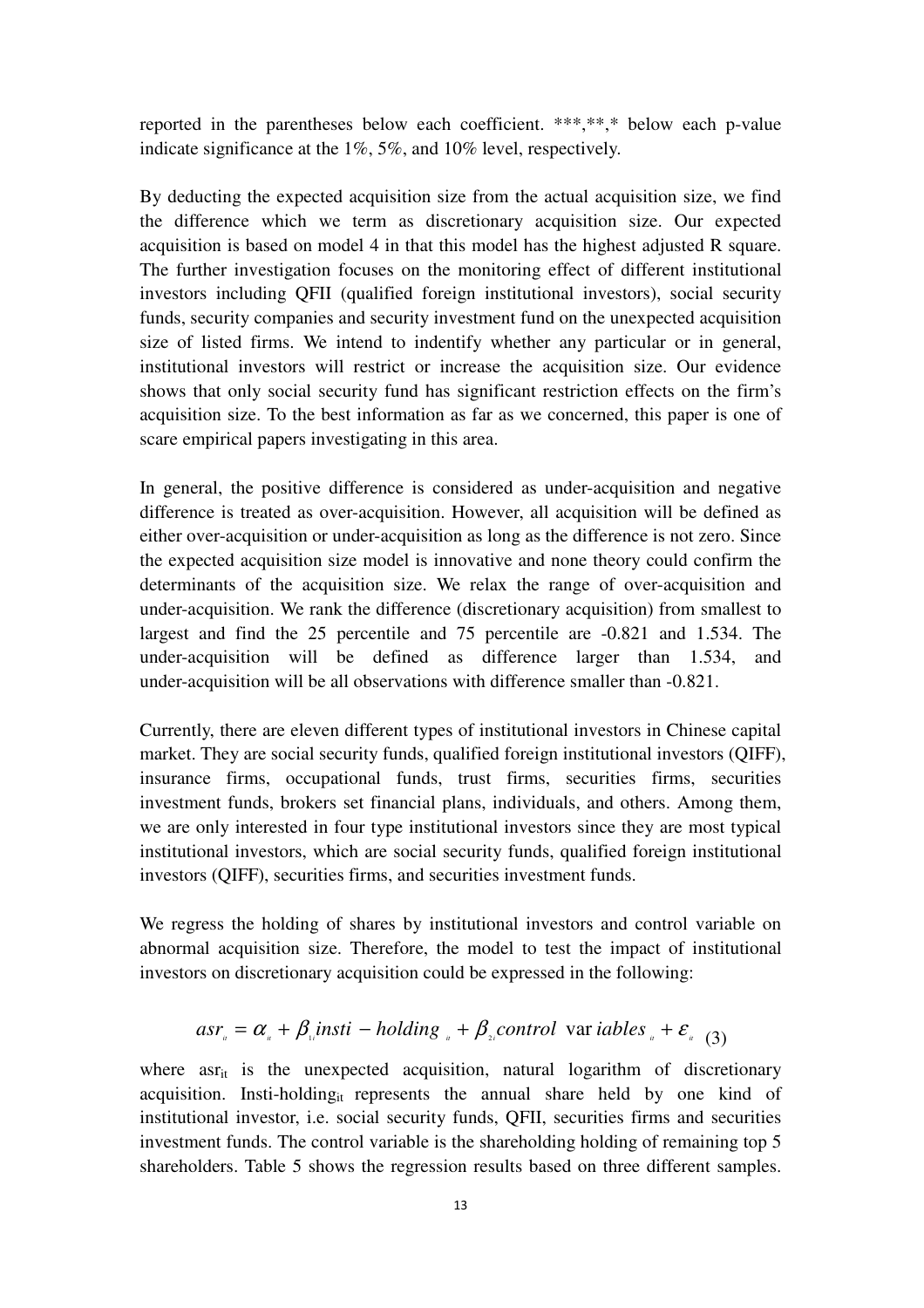Among three regressions, only coefficients before social security fund displays significance on 10% level for over-acquisition sample. We conclude that social security fund, as the only identified institutional investors, could effectively restrict the acquisition size.

| Table 5: Regression analysis of abnormal acquisition size |          |          |                                                    |  |
|-----------------------------------------------------------|----------|----------|----------------------------------------------------|--|
| Variables                                                 |          |          | All-acquisition Over-acquisition Under-acquisition |  |
| QFII                                                      | 0.002    | $-0.024$ | $-0.014$                                           |  |
|                                                           | (0.894)  | (0.161)  | (0.507)                                            |  |
| <b>SSF</b>                                                | 0.057    | $-0.170$ | 0.075                                              |  |
|                                                           | (0.559)  | (0.096)  | (0.635)                                            |  |
|                                                           |          | ∗        |                                                    |  |
| <b>SF</b>                                                 | 0.005    | $-0.018$ | 0.007                                              |  |
|                                                           | (0.823)  | (0.592)  | (0.774)                                            |  |
| <b>SIF</b>                                                | 0.008    | $-0.020$ | $-0.016$                                           |  |
|                                                           | (0.521)  | (0.198)  | (0.390)                                            |  |
| Top <sub>5</sub>                                          | 0.001    | 0.012    | 0.003                                              |  |
|                                                           | (0.945)  | (0.295)  | (0.804)                                            |  |
| <b>Year Indicators</b>                                    | Yes      | Yes      | Yes                                                |  |
| <b>Industry Indicators</b>                                | Yes      | Yes      | Yes                                                |  |
| Observations                                              | 1,750    | 264      | 491                                                |  |
| <b>Adjusted R-squared</b>                                 | $-0.036$ | 0.075    | 0.001                                              |  |
| $\mathbf{F}$                                              | 0.0239   | 1.411    | 1.010                                              |  |

The corresponding p-value is reported in the parentheses below each coefficient. \*\*\*,\*\*,\* below each p-value indicate significance at the 1%, 5%, and 10% level, respectively.

This table tests the monitoring of institutional investors by regressing different institution's holding percentage plus control variables on the unexpected acquisition size, which is the different of actual and expected acquisition size from table 4. The second column reports the results of all acquisition; the third column is based on over-acquisition sample, defined by asr larger than 1.534; the four column is for under-acquisition sample, defined by asr smaller than -0.821. QFII, SSF, SF, and SIF represents the annual proration of stocks holding respectively for qualified foreign institutional investors, social security funds, securities firms, and securities investment funds. Top5 indicates the annual fraction of stock holding by largest 5 shareholders, irrespective of the nature of the institutions.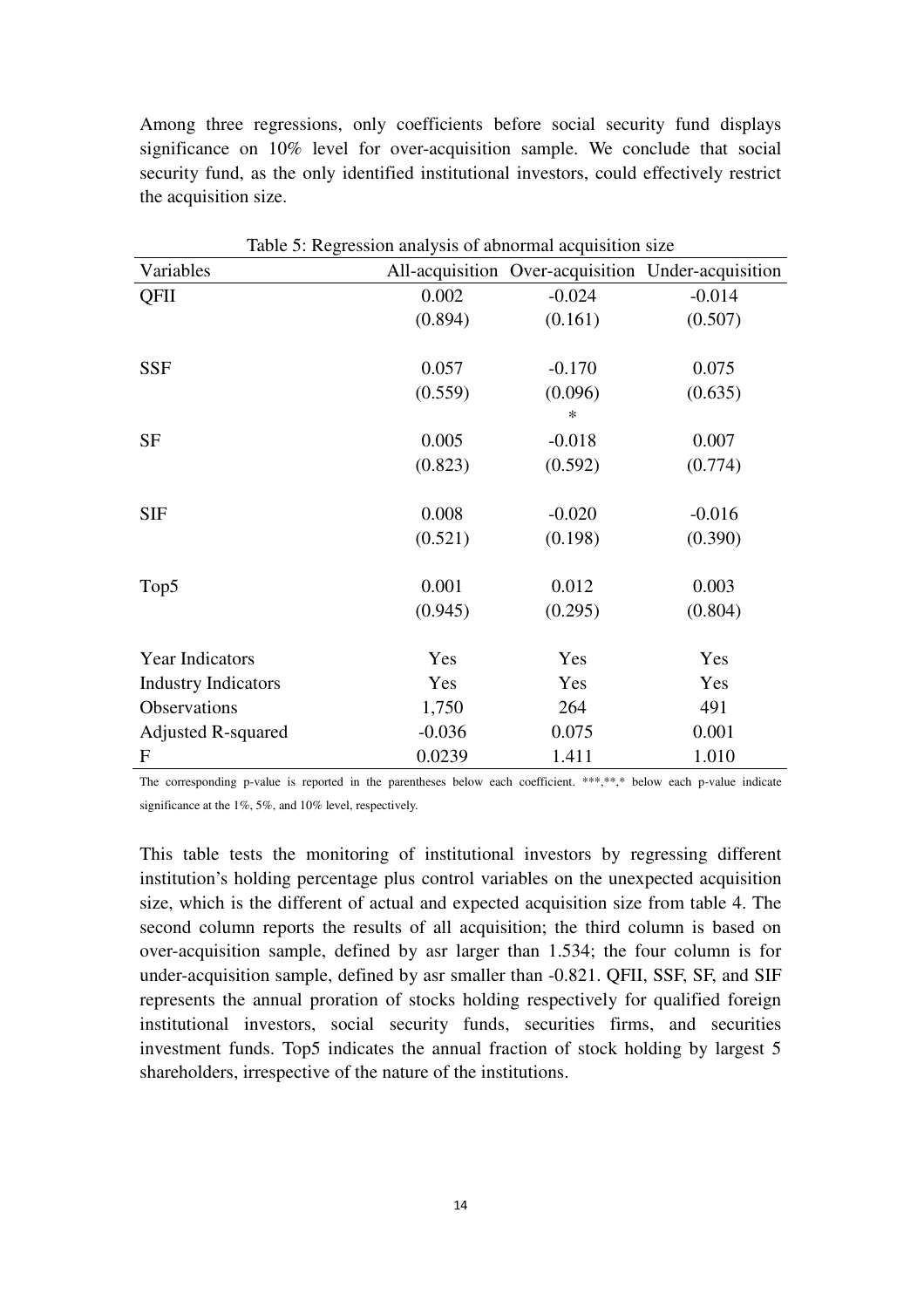## **Conclusion**

What's the firm's proper acquisition size? Our evidence indicates that after controlling for industry fixed effect and year dynamics, on average the firms' acquisition size is significantly positively associated with the firm size, Tobin' q, leverage ratio, cash holing level, internal capital expenditure. Furthermore, acquisition size is found to be positively related to some governance characteristics of firms such as management holding, board size, independency of board, activity of board, and negatively related to the leadership structure of board, i.e. the duality of chairman and CEO. However, other factors such as annual dividend, management holding, intangible asset, ownership concentration and the identity of ownership (whether the actual owner of the firm is SOE or not) seems unrelated to the acquisition size. Furthermore, we also find that social security fund, as only institutional investors, could restrict over-acquisition.

## **References:**

- Agrawal, A. & Mandelker, G. N. 1990. Large Shareholders And The Monitoring Of Managers - The Case Of Antitakeover Charter Amendments. *Journal of Financial and Quantitative Analysis,* 25**,** 143-161.
- Baliga, B. R., R. C. Moyer, and R. S. Rao. 1996."CEO Duality and Firm Performance: What's the Fuss?" Strategic Management Journal, 17, 41-53
- Black, B. S. 1990. Shareholder passivity reexamined. *Michigan Law Review,* 89**,** 520-608.
- Borokhovich, K. A., Brunarski, K., Harman, Y. S. & Parrino, R. 2006. Variation in the monitoring incentives of outside stockholders. *Journal of Law & Economics,* 49**,** 651-680.
- Boyd, B. K. 1995. "CEO Duality and Firm Performance: A Contingency Model." *Strategic Management Journal* 16:301-312.
- Boyd, B., Howard, M., and Carroll, W. 1994, "CEO duality and firm performance: An international comparison." Paper presented at the annual conference of the Strategic Management Society, Jouy-en-Josas, France
- Brancato, C. K, 1993, "Patterns of institutional investment and control in the USA," Institutional Investor Project, Centre for Law & Economic Studies, Columbia University
- Brickley, J. A., Lease, R. C. & Smith, C. W. 1988. Ownership structure and voting on antitakeover amendments. *Journal of Financial Economics,* 20**,** 267-291.
- Brickley, J. A., J. L. Coles, & Jarrel, G. 1997. Leadership structure: Separating the CEO and Chairman of the Board. *Journal of Corporate Finance*, 3, 189-220.
- Bushee, B. J. 1998. The influence of institutional investors on myopic R&D investment behavior. *Accounting Review,* 73**,** 305-333.
- Chapman, D. R., Junor, C. W. & Stegman, T. R. 1996. Cash pow constraints and firms' investment behaviour. *Applied Economics,* 28**,** 1037-1044.
- Chen, G. M., Firth, M., Xin, Y. & Xu, L. P. 2008. Control transfers, privatization, and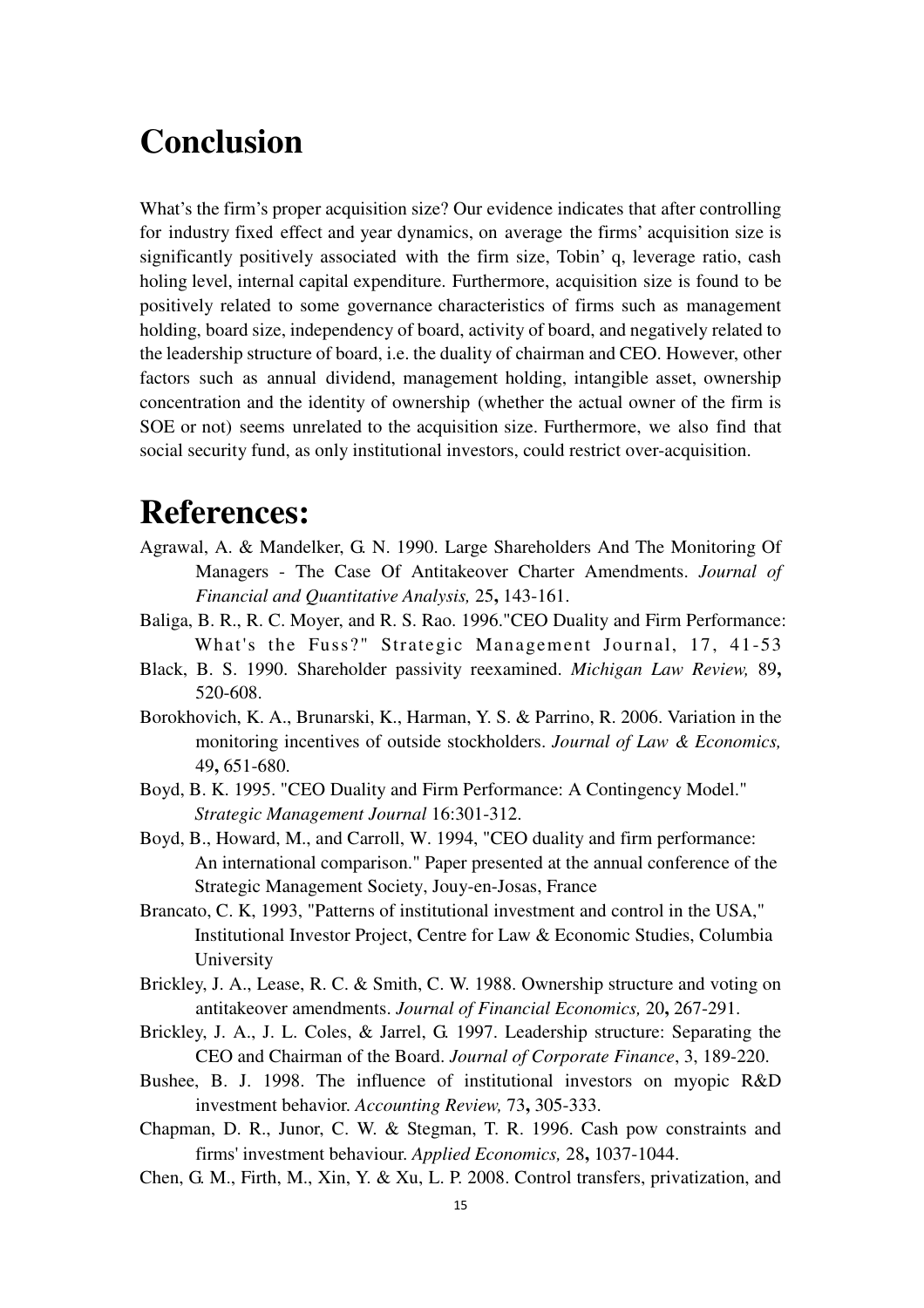corporate performance: Efficiency gains in China's listed companies. *Journal of Financial and Quantitative Analysis,* 43**,** 161-190.

- Daily, C. M. & D. R. Dalton 1992. The relationship between governance structure and corporate performance in entrepreneurial firms. *Journal of Business Venturing*, 7, 375-386.
- Davis, G. F. & Kim, E. H. 2007. Business ties and proxy voting by mutual funds. *Journal of Financial Economics,* 85**,** 552-570.
- Gaspar, J. M., Massa, M. & Matos, P. 2005. Shareholder investment horizons and the market for corporate control. *Journal of Financial Economics,* 76**,** 135-165.
- Gillan, S. L. 2006. Recent Developments in Corporate Governance: An Overview. *Journal of Corporate Finance,* 12**,** 381-402.
- Gillan, S. L. & Starks, L. T. 2000. Corporate governance proposals and shareholder activism: the role of institutional investors. *Journal of Financial Economics,* 57**,** 275-305.
- Gort, M. 1969. An economic disturbance theory of mergers. *Quarterly Journal of Economics*, 83, 624-642.
- Harford, J. 2005. What drives merger waves? *Journal of Financial Economics,* 77**,** 529-560.
- Hartzell, J. C. & Starks, L. T. 2003. Institutional investors and executive compensation. *Journal of Finance,* 58**,** 2351-2374.
- Hoshi, T., Kashyap, A. & Scharfstein, D. 1991. Corporate Structure, Liquidity, And Investment - Evidence From Japanese Industrial Groups. *Quarterly Journal of Economics,* 106**,** 33-60.
- Howard, M.S., Boyd, B.K., & Carroll, W.O. 1996. The impact of CEO duality on investment returns and risk: A multinational analysis. Paper presented at the Financial Management Association Annual Conference, New Orleans, LA.
- Jensen, M. C. 1986. Agency Costs Of Free Cash Flow, Corporate-Finance, And Takeovers. *American Economic Review,* 76**,** 323-329.
- Jensen, M. C. 1993. The Modern Industrial Revolution, Exit, and the Failure of Internal Control Systems. *Journal of Finance,* 48**,** 831-880.
- Jensen, M. C. & Meckling, W. H. 1976. Theory Of Firm Managerial Behavior, Agency Costs And Ownership Structure. *Journal of Financial Economics,* 3**,** 305-360.
- Kahn, C. & Winton, A. 1998. Ownership structure, speculation, and shareholder intervention. *Journal of Finance,* 53**,** 99-129.
- Lang, L. H. P., Stulz, R. M. & Walkling, R. A. 1991. A Test Of The Free Cash Flow Hypothesis - The Case Of Bidder Returns. *Journal of Financial Economics,* 29**,** 315-335.
- Lipton, M. & Lorsch, J. W. 1992. A Modest Proposal for Improved Corporate Governance. *The Business Lawyer,* 48**,** 59.
- Maksimovic, V. & Phillips, G. 2001. The market for corporate assets: Who engages in mergers and asset sales and are there efficiency gains? *Journal of Finance,* 56**,** 2019-2065.
- Maug, E. 1998. Large shareholders as monitors: Is there a trade-off between liquidity